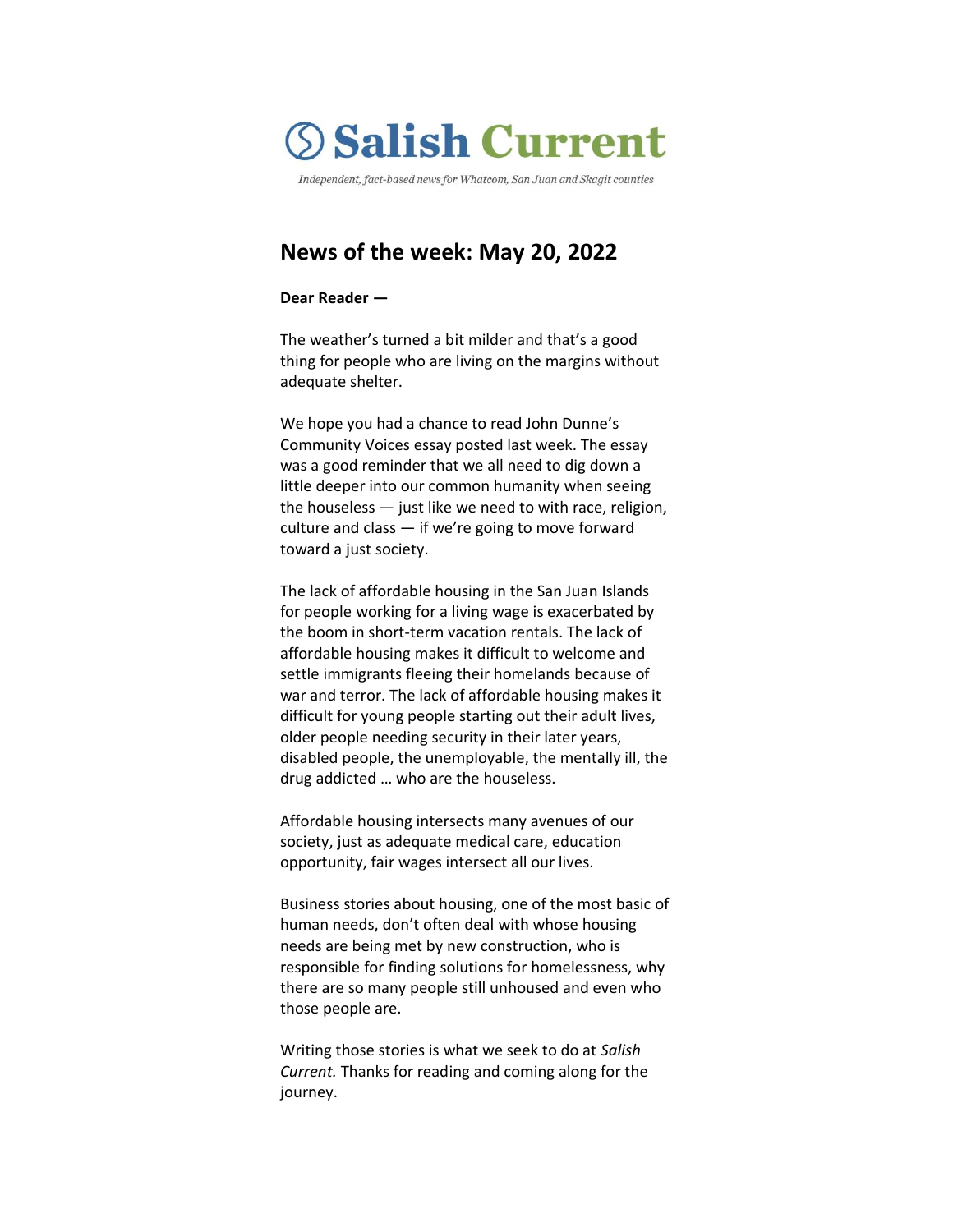… And if you want more news:

[Salish Sea News Week in Review 5/20/22:](https://bit.ly/3LzhVbD) Pac-Man Friday, Department of Fisheries and Oceans Canada salmon farms, Washington hydrogen, Springer, humpback mothers, Haida Gawaii, salmon knowledge, Hood Canal green crab, Whatcom's challenge

— Amy Nelson, Publisher

## **News from the** *Salish Current*

# **[WTA diesel bus purchase prompts](https://salish-current.org/2022/05/19/wta-diesel-bus-purchase-prompts-questions-re-zero-emission-progress/)  [questions re zero-emission progress](https://salish-current.org/2022/05/19/wta-diesel-bus-purchase-prompts-questions-re-zero-emission-progress/)**



*A passenger boards one of two — for now — electric buses in Whatcom Transportation Authority's fleet. While WTA works with the manufacturer to resolve issues with the two buses, the agency has ordered eight new diesel buses, a move that has* 

*been challenged by Whatcom Democrats concerned about reducing greenhouse gas emissions.*

**By Matt Benoit —**Whatcom Transportation Authority's decision to purchase eight diesel-powered buses has gotten pushback from some who find the move at odds with the county's emissions goals. [\(Read more.](https://salish-current.org/2022/05/19/wta-diesel-bus-purchase-prompts-questions-re-zero-emission-progress/))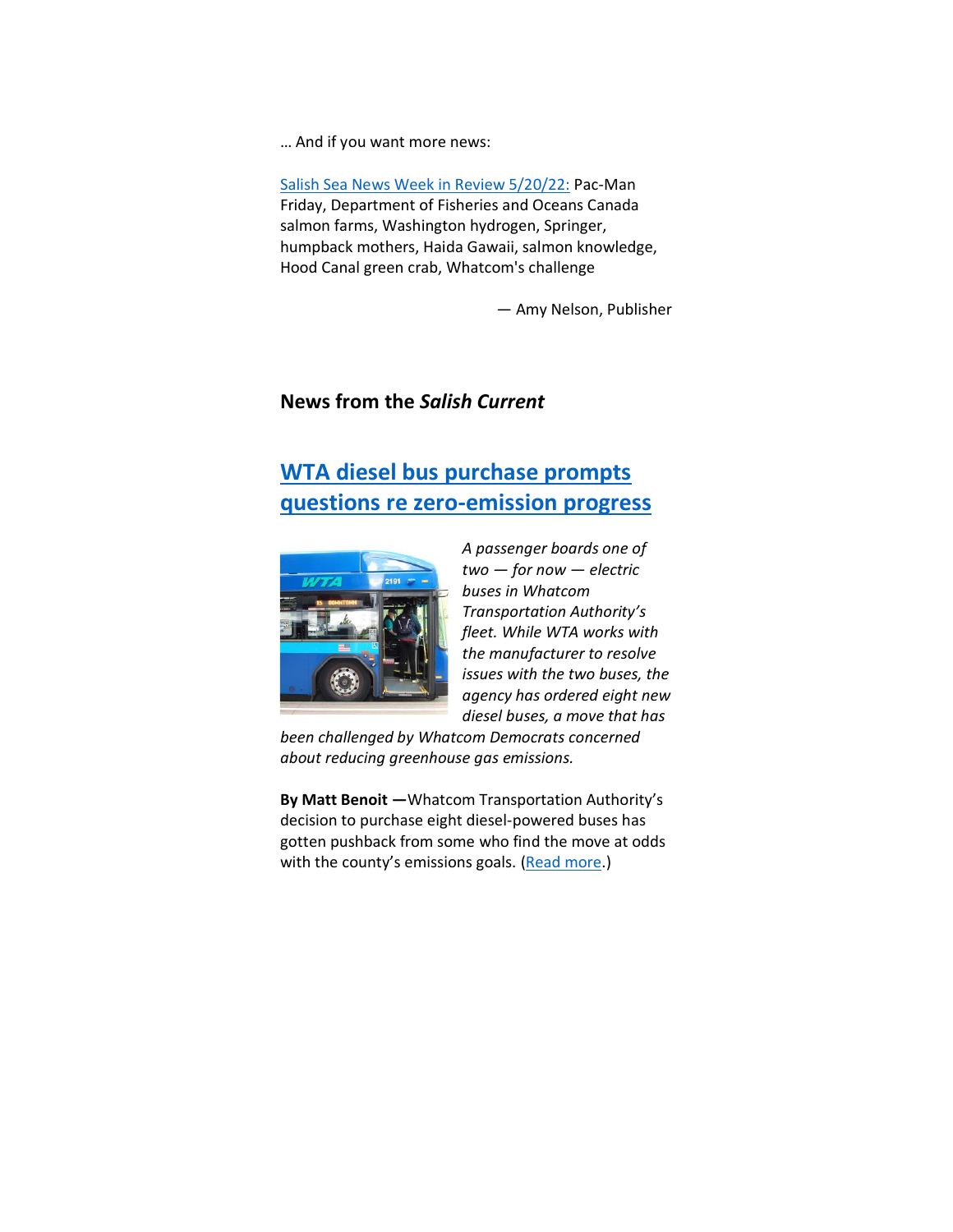# **[Managing waste: what's in your bins?](https://salish-current.org/2022/05/18/managing-waste-whats-in-your-bins/)**



*Sorting it out in the alley: bins in a downtown Bellingham alley collect a variety of recyclable and waste materials — separately — for processing. Communities have revised their processes in the last few years, with bans on plastic bags and foamware,* 

*new practices for customers and processors, and new materials from producers; more change is in the works. (Clifford Heberden photo © 2022)*

**By Clifford Heberden —** China's 2018 steps back in accepting the world's throw-aways have resulted in better local systems for managing our millions of tons of waste and recyclables — but more needs to be done. [\(Read more.](https://salish-current.org/2022/05/18/managing-waste-whats-in-your-bins/))

# **[San Juans adopt island-by-island](https://salish-current.org/2022/05/12/managing-paradise-san-juan-eyes-vacation-rental-cap/)  [vacation rental](https://salish-current.org/2022/05/12/managing-paradise-san-juan-eyes-vacation-rental-cap/) cap**



*A VRBO search map shows a broad sprinkling of vacation rentals across the San Juan Islands. The county council has set a cap on the number of permits approved for such uses, as the county faces the challenges of the effects of tourism and a tight full-time* 

*rental housing inventory.*

**By Nancy DeVaux —** How much tourism is too much? San Juan County sets a cap on vacation rental permits. [\(Read more.](https://salish-current.org/2022/05/12/managing-paradise-san-juan-eyes-vacation-rental-cap/))

# **[Letters to the Editor](https://salish-current.org/letters-to-the-editor/)**

• Thomas Reynolds: Local solution needed for waste disposal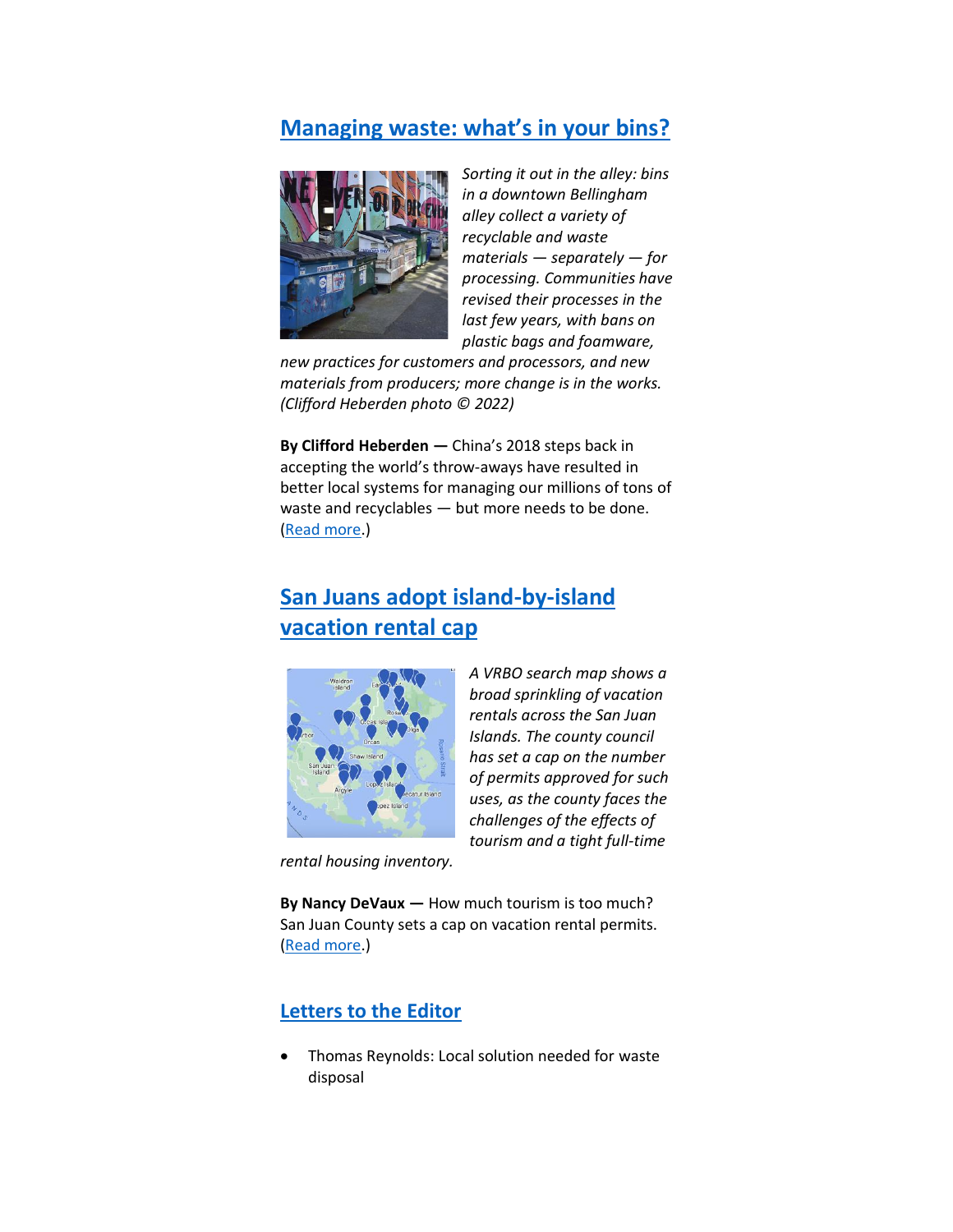**Salish Current affirms its commitment to work for truth, justice, equity and healing for all people. #SayTheirNames #BlackLivesMatter #NoJusticeNoPeace**

# **News from around the region**

## **Health and Safety**

The Edmonds City Council passed an ordinance this week making it unlawful for anyone to occupy public property overnight if "available" shelter within a 35 mile radius of City Hall is refused. The law can't be enforced when no shelter exists. (*[Everett Herald\)](https://www.heraldnet.com/news/after-long-debate-edmonds-bans-homeless-people-from-living-outside/)* [See ["Community Voices/Who are the homeless?",](https://salish-current.org/2022/05/11/who-are-the-homeless/) *Salish Current*, May 11, 2022]

## Community Health Levels

- [Whatcom County Community Level Health Risk:](https://covidactnow.org/us/washington-wa/county/whatcom_county/?s=32682088) Medium
- [San Juan County Community Level Health Risk:](https://covidactnow.org/us/washington-wa/county/san_juan_county/?s=32682088) Medium
- [Skagit County Community Level Health Risk:](https://covidactnow.org/us/washington-wa/county/skagit_county/?s=32682088) Low

## **Education**

Lynden School District board members Brian Johnson and Kelli Kettles resigned from the school board because they are moving out of the district area. Applications to fill the vacancies will be taken until June 14. (*[Lynden Tribune/paywall\)](https://www.lyndentribune.com/news/johnson-kettels-resign-from-lynden-school-board/article_76d36a1c-d6b0-11ec-9d64-bf9ea89a2c05.html)*

## **Government**

#### San Juan County

The county commission met on May 17. [Agenda items](https://media.avcaptureall.cloud/meeting/546054e6-aaf5-4c7a-b91e-d93f96fb4a2a) included:

• The council voted unanimously to establish caps on permits for vacation rentals on islands in San Juan County. (3:51) [See "[San Juans adopt island-by-](https://salish-current.org/2022/05/12/managing-paradise-san-juan-eyes-vacation-rental-cap/)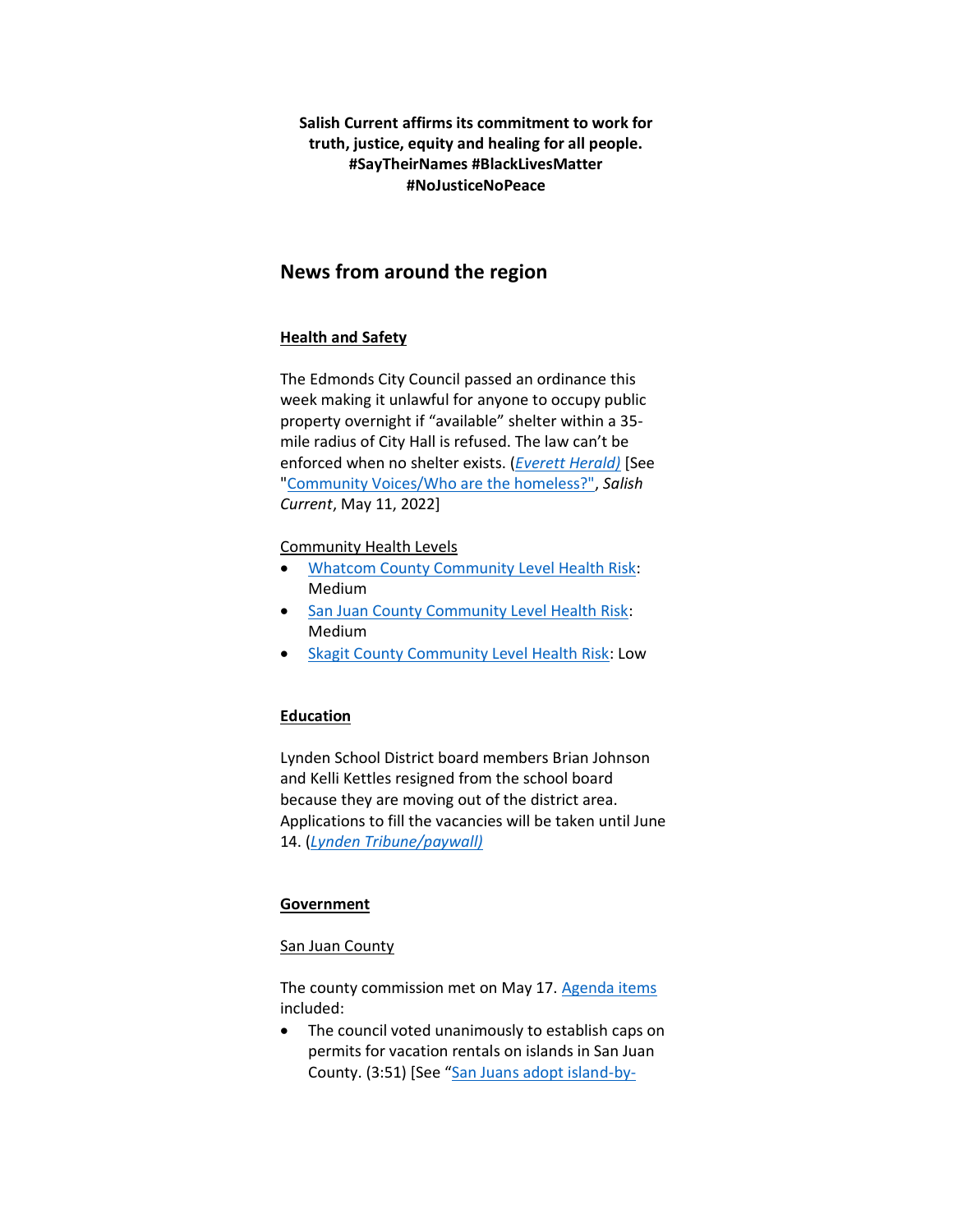[island vacation rental cap](https://salish-current.org/2022/05/12/managing-paradise-san-juan-eyes-vacation-rental-cap/)" *Salish Current,* May 12, 2022]

• The council voted unanimously to amend the agenda to eliminate the public hearing on the removal of a planning commissioner. Commissioners Stephens and Minney said they found no basis for discussion or action on the issue. (2:00)

The council will meet again on June 7 and 8.

### City of Bellingham

The council will meet on May 23. [Agenda items](https://meetings.cob.org/Meetings/ViewMeeting?id=2684&doctype=1) include:

- Public Hearing: Draft 2023-2028 Transportation Improvement Plan. [Staff memo.](https://meetings.cob.org/Documents/ViewDocument/Staff%20Memo%20for%20AB%2023349.pdf?meetingId=2684&documentType=Agenda&itemId=24469&publishId=25772&isSection=false) [Draft plan.](https://meetings.cob.org/Documents/ViewDocument/Attachment%20-%20DRAFT%20SIX-YEAR%20(2023-2028)%20TRANSPORTATION%20IMPROVEMENT%20PROGRAM%20(TIP)%20-.pdf?meetingId=2684&documentType=Agenda&itemId=24469&publishId=25773&isSection=false) [Presentation.](https://meetings.cob.org/Documents/ViewDocument/Attachment%20-%20TIP%20PRESENTATION%20SLIDES%20-%20AB_%2023349.pdf?meetingId=2684&documentType=Agenda&itemId=24469&publishId=25774&isSection=false)
- Public Works and Natural Resources: Bid Award for Padden Creek Improvement. [Staff memo.](https://meetings.cob.org/Documents/ViewDocument/Staff%20Memo%20for%20AB%2023353.pdf?meetingId=2684&documentType=Agenda&itemId=24489&publishId=25784&isSection=false) [Final bid](https://meetings.cob.org/Documents/ViewDocument/Attachment%20-%20FINAL%20BID%20OPENING%20REPORT%20-%20AB_%2023353.pdf?meetingId=2684&documentType=Agenda&itemId=24489&publishId=25785&isSection=false)  [report.](https://meetings.cob.org/Documents/ViewDocument/Attachment%20-%20FINAL%20BID%20OPENING%20REPORT%20-%20AB_%2023353.pdf?meetingId=2684&documentType=Agenda&itemId=24489&publishId=25785&isSection=false)
- Committee of the Whole:
	- o Discussion of in-person council meetings.
	- o Council debrief of town hall meeting on public safety.

The council will meet again on June 6.

## Whatcom County

The council will meet on May 24. [Agenda items](https://whatcom.legistar.com/View.ashx?M=A&ID=899900&GUID=19AF2DEF-DC96-49F6-992D-39145F3B3688) include:

- Presentation: Whatcom County Executive Sidhu will present his "State of the County" remarks to Council
- Other items: Resolution supporting every person's right to inclusive healthcare[. Proposed resolution.](https://whatcom.legistar.com/View.ashx?M=F&ID=10901015&GUID=363179F3-EDD6-4CA0-9D1A-76C1E6954691)

The council will meet again on June 7.

#### Port of Bellingham

The commission met on May 17. [Agenda items](https://www.portofbellingham.com/AgendaCenter/ViewFile/Agenda/_05172022-515) include:

- Consent agenda:
	- o Unanimously authorized the Executive Director to execute th[e Settlement and](https://www.portofbellingham.com/DocumentCenter/View/11535/B)  [Hold-Harmless Agreement](https://www.portofbellingham.com/DocumentCenter/View/11535/B) payment of \$70,000 between the Port of Bellingham (Defendant) and Craig Kovacevich (Plaintiff).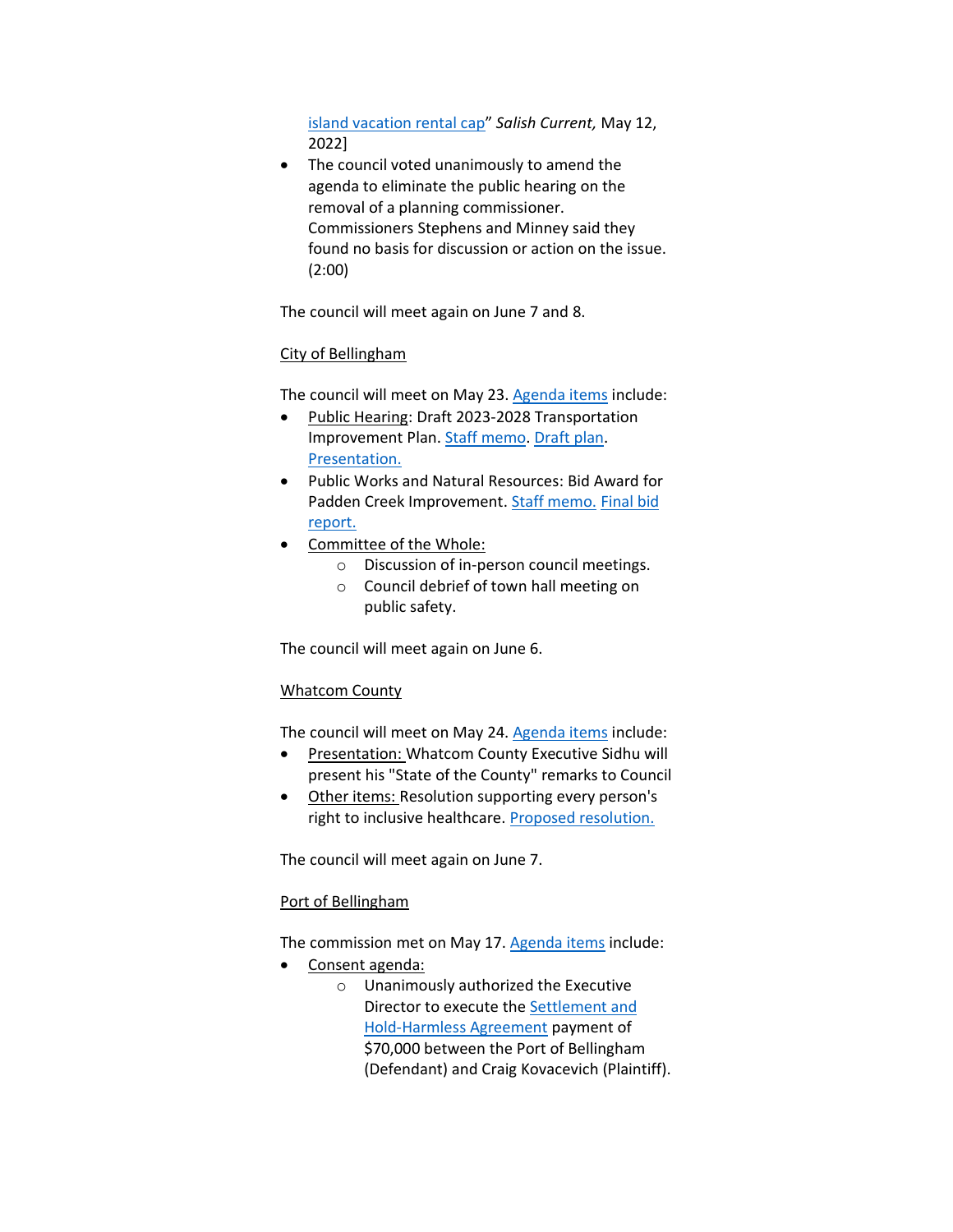- o Unanimously authorized the Executive Director to enter into a new [Remedial](https://www.portofbellingham.com/DocumentCenter/View/11530/E)  [Action Grant agreement](https://www.portofbellingham.com/DocumentCenter/View/11530/E) with the Department of Ecology for the Harris Avenue Shipyard site to provide \$565,000 in state funding toward site cleanup.
- Presentation: Blaine Marine Industry Update (view [at 6:23\)](https://www.youtube.com/watch?v=qK8xC1tA1eg&t=334s)
- Action item: Port of Bellingham commissioners unanimously voted (3-0) to update the port's moorage model that will increase slip rates over the next four years. New rates will go into effect July 1. The moorage model will allow the port to plan for large projects and operational expenses without bond financing. It is expected to increase the port's cash flow from almost \$895,000 in 2023 to more than \$6 million in 2026. (*[The Northern Light\)](https://www.thenorthernlight.com/stories/port-commissioners-vote-on-moorage-model,20013?)*

The commission will meet again on June 7.

### **Elections**

Official candidate filing week opened May 16 and closes May 20. [\(Washington Secretary of State\)](https://www.sos.wa.gov/elections/candidates/candidate-filing-faq.aspx)

As of 12 p.m. May 20, the primary election slate for Position 3 on the Whatcom County Public Utility District 1 commission had drawn candidates Mike Murphy (incumbent), Eric Davidson and Jamie Arnett. The top two candidates in the August primary will face off in the November election.

**[Public Disclosure Commission](https://www.pdc.wa.gov/political-disclosure-reporting-data/browse-search-data/candidates) Campaign Contributions** as of May 20:

• LD 42 Senate Campaign Ben Elenbaas (R)- Raised \$79,866; Spent \$19,254 Sharon Shewmake (D)- Raised \$99,732; Spent \$13,462 Simon Sefzik (R)- Raised \$124,285; Spent \$26,489 • LD 42 House Campaign Position 1 Alicia Rule (D)- Raised- \$64,416; Spent \$20,250 Kamal Bhachu (R)- Raised \$6,284; Spent \$930 Tawsha Dykstra Thompson (R)- Raised \$29,747; Spent \$11,210 • LD 42 House Campaign Position 2 Dan Johnson (R)- Raised \$41,396; Spent \$6,495 Joe Timmons (D-) Raised \$44,196; Spent \$10,208 Debt \$3,601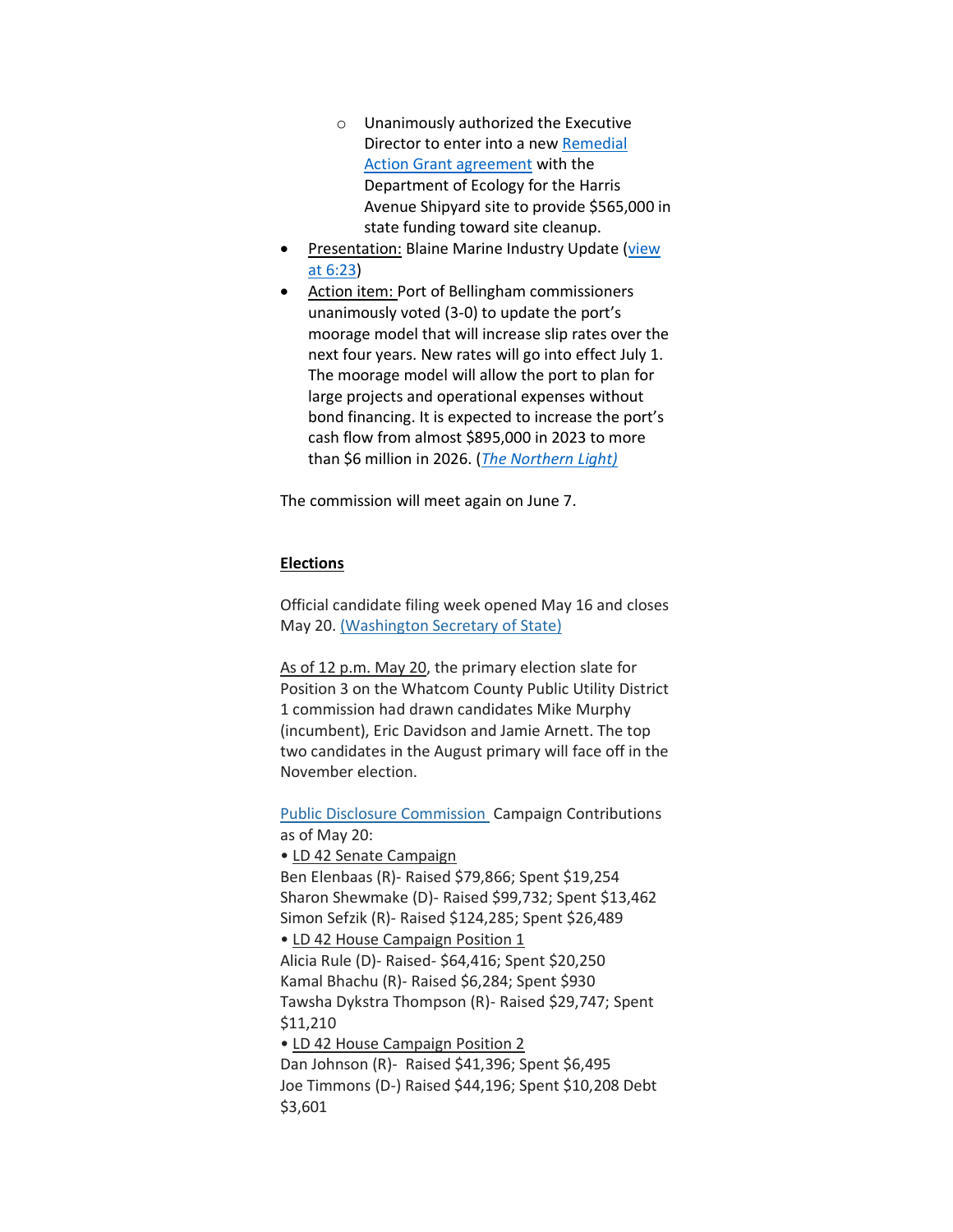Kyle Christensen (R)- Raised \$19,228; Spent \$10,118 Richard May (D)- Raised \$52,872; Spent \$10,349 • LD 40 House Campaign Position 1 Debra Lekanoff (D)- Raised \$24,955; Spent \$20,279; Debt \$2,000 • LD 40 House Campaign Position 2 Alex Ramel (D)- Raised \$70,732; Spent \$11,280 Debt \$3,643 Trevor Smith (D)- Raised \$10,313; Spent \$613 • Whatcom County District Court Judge Position 2 Jonathan Rands- Raised \$29,360; Spent \$6,892; Loans \$10,000; Debt \$5.642 David Nelson- Raised \$30,200; Spent \$3,137 Gordon Jenkins- Raised \$5,547; Spent \$849; Loans \$5,000; Debt \$4,250

#### **Nature**

New management. Brie Chartier has been hired as the new San Juan Islands National Monument manager by the Bureau of Land Management. *[\(LopezRocks\)](https://www.lopezrocks.org/page.php?type=item&return=newsletter&newsletter=2022-05-16&menu_type=news&item_handle=1652723437)*

Marsh survival. A pilot project to create a "living dike" in Canada's Boundary Bay is designed to help a saltwater marsh survive rising waters due to climate change. (*[Salish Sea Currents Magazine\)](https://www.eopugetsound.org/magazine/living-dike-shoreline-protection)*

Happy trails. Thanks to the Skagit, Whatcom, Island Trail Maintenance Organization, the Oyster Dome trail and other trails in the region's Pacific Northwest National Scenic Trail in the region are kept in hiking shape. (*[Skagit Valley Herald/paywall\)](https://www.goskagit.com/news/environment/local-trail-maintenance-group-hard-at-work-keeping-trail-in-good-shape/article_08b2d4e8-4575-5f24-a099-89859d8e8a4c.html)*

With faith. The Multifaith Network for Climate Justice leaders from over a dozen spiritual traditions including Catholicism, Buddhism, Judaism and Paganism — met this month at the group's the first gathering held during Bellingham's annual ALL IN for Climate Action Week. (*[Bellingham Herald/paywall\)](https://www.bellinghamherald.com/news/local/article261267347.html)*

Climate action. Students for Climate Action organized earlier this month at Western Washington University and pledged to use direct action and demonstration to advocate for greater environmental protection and defense against climate change. *[\(The Front](https://www.westernfrontonline.com/article/2022/05/students-for-climate-action-pledges-local-grassroots-activism)*)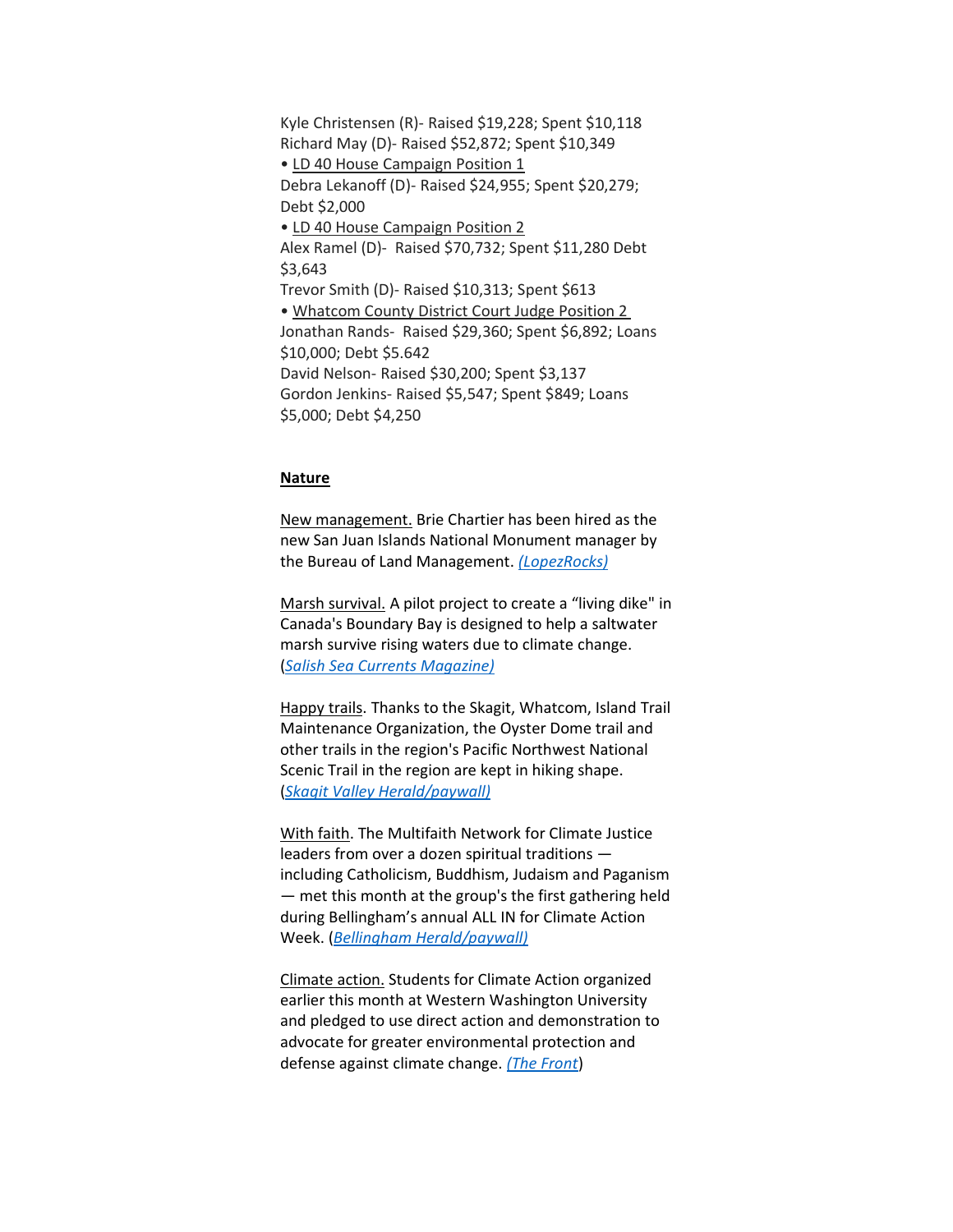Home again. Downtown Poulsbo's SEA Discovery Center, owned and operated by Western Washington University, will reopen on Friday after about 300 sea creatures have returned home from "foster" facilities around Puget Sound nearly two years after leaving their home aquarium during pandemic shutdown. *[\(Kitsap](https://www.kitsapsun.com/story/news/2022/05/19/sea-creatures-back-poulsbos-sea-discovery-center-after-2-year-closure/9632956002/)  [Sun\)](https://www.kitsapsun.com/story/news/2022/05/19/sea-creatures-back-poulsbos-sea-discovery-center-after-2-year-closure/9632956002/)*

#### **Business**

Bird flu. Avian flu has been found in Fraser Valley which is where 80% of B.C. poultry farms are located. (*[CBC\)](https://www.cbc.ca/news/canada/british-columbia/avian-flu-abbotsford-poultry-1.6460202)*

Petroleum pollution. Jeff Margolis of Van Zandt closed Everybody's Store and gas station in 2019 after operating it for almost 50 years but the property remain unsold because of cleanup costs associated with gasoline that had leaked into the soil from underground tanks installed in the 1930s. (*[KGMI\)](https://kgmi.com/news/007700-owners-of-local-gas-station-facing-massive-clean-up-bill/)*

Intalco restart. Ferndale's local machinists' union has finalized a collective bargaining agreement with Blue Wolf Capital Partners, the private equity firm attempting to restart the curtailed Intalco aluminum smelter. A below-cost power contract still being negotiated. *[\(CDN\)](https://www.cascadiadaily.com/news/2022/may/19/union-cements-contract-with-blue-wolf-for-potential-smelter-restart/)*

Vacation rentals. A handful of Whatcom County residents voiced their opinions about county amendments to vacation rental regulations, some asking that the issue be sent back to the planning commission, some saying that regulations would hinder tourism, and others supporting regulations to protect visitors and enforce revenue payment. (*[The Northern](https://www.thenorthernlight.com/stories/vacation-rental-hosts-ask-countyto-review-possible-regulation,20014?)*  **[Light\)](https://www.thenorthernlight.com/stories/vacation-rental-hosts-ask-countyto-review-possible-regulation,20014?)** [See "San Juans adopt island-by-island vacation [rental cap](https://salish-current.org/2022/05/12/managing-paradise-san-juan-eyes-vacation-rental-cap/)" *Salish Current,* May 12, 2022]

Skagit housing. The median price for homes and condos in Skagit County at the end of April was \$592,500 compared to \$455,000 a year earlier, an increase of 30.2%. In 2022 alone, the average home price increased by 11.9%. (*[Skagit Valley Herald/paywall\)](https://www.goskagit.com/news/local_news/skagit-county-home-prices-skyrocket/article_e8363b2f-769a-5786-bf45-d94c26f5d616.html)*

Drayton Harbor oysters. The Drayton Harbor Oyster Company is exploring a new site for its oyster farm about 3,000 feet off shore and hopes to have permits readylater this year. Julia Lerner reports. [\(CDN\)](https://www.cascadiadaily.com/news/2022/may/20/local-oyster-company-exploring-new-farms-in-drayton-harbor/)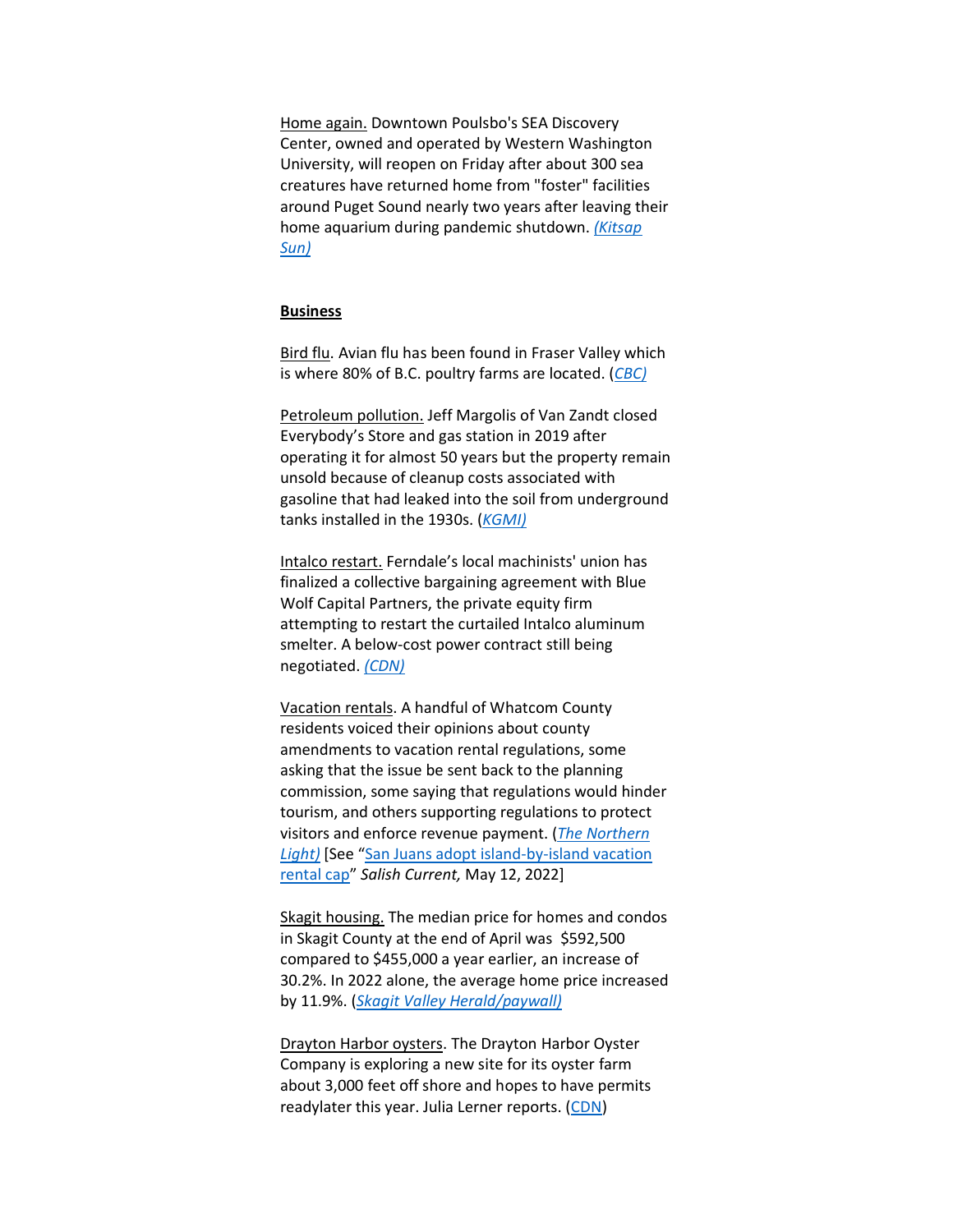#### **Commentary**

Trees are good. Karen Sullivan writes that public proclamations of saving forests aren't enough. "We need more, larger, and bolder conservation and restoration measures that can't be reversed by political whim. We need to collectively focus on a coordinated vision for the future, on a scale that hasn't been done before ... Everyone knows infinite growth in a finite system is neither rational, smart, nor possible. Our big Pacific Northwest trees have a giant role to play, if we'll let them." *[\(Rainshadow Journal\)](https://rainshadownorthwest.com/2022/05/18/when-i-speak-for-the-trees-means-the-climate-too/)*

#### **Community**

Houseless. A housing vacancy rate of 7-8% is considered healthy and Whatcom County's vacancy rate of 1.8% coupled with affordability issues has affected more people than the unhoused, according to Teri Bryant of the Opportunity Center's Whatcom Homeless Service Center. *[\(The Front\)](https://www.westernfrontonline.com/article/2022/05/number-of-whatcom-county-families-waiting-for-housing-has-more-than-tripled-since-2019)*

Oil spill leader. The Islands Oil Spill Association's executive director Tony Parkin will resign as of the end of May and board member Paul Hamdorf will serve as interim executive director. (*[Orcasonian/news release](https://theorcasonian.com/change-of-leadership-at-islands-oil-spill-association-iosa/)*)

Where's the ferry? Looking to summer Washington State Ferries anticipates traveler increases, continued staffing woes and making do with available vessels. (*[Anacortes American\)](https://www.goskagit.com/anacortes/news/washington-state-ferries-system-prepares-to-meet-challenges-of-peak-summer-season/article_5a0d0b7c-d633-11ec-9dc3-f367a810a89a.html)*

Internet needs. The Port of Bellingham and the Public Utility District No. 1 of Whatcom Count have a [survey](https://docs.google.com/forms/d/e/1FAIpQLSf-PMAFwHpa9NiOxGBVIytEVPmmw17fIqyDXS5_Cq6u0eWWRA/viewform) for residents to identify what are the biggest broadband needs in Whatcom County.

Preserved. How the Swinomish Tribe and the state worked to safeguard the the Kukutali Preserve, located about five miles northwest of La Conner in Skagit County, once slated to become a summer resort and even a nuclear power plant. *[\(KUOW\)](https://kuow.org/stories/singular-partnership-opened-kukutali-preserve-to-all)*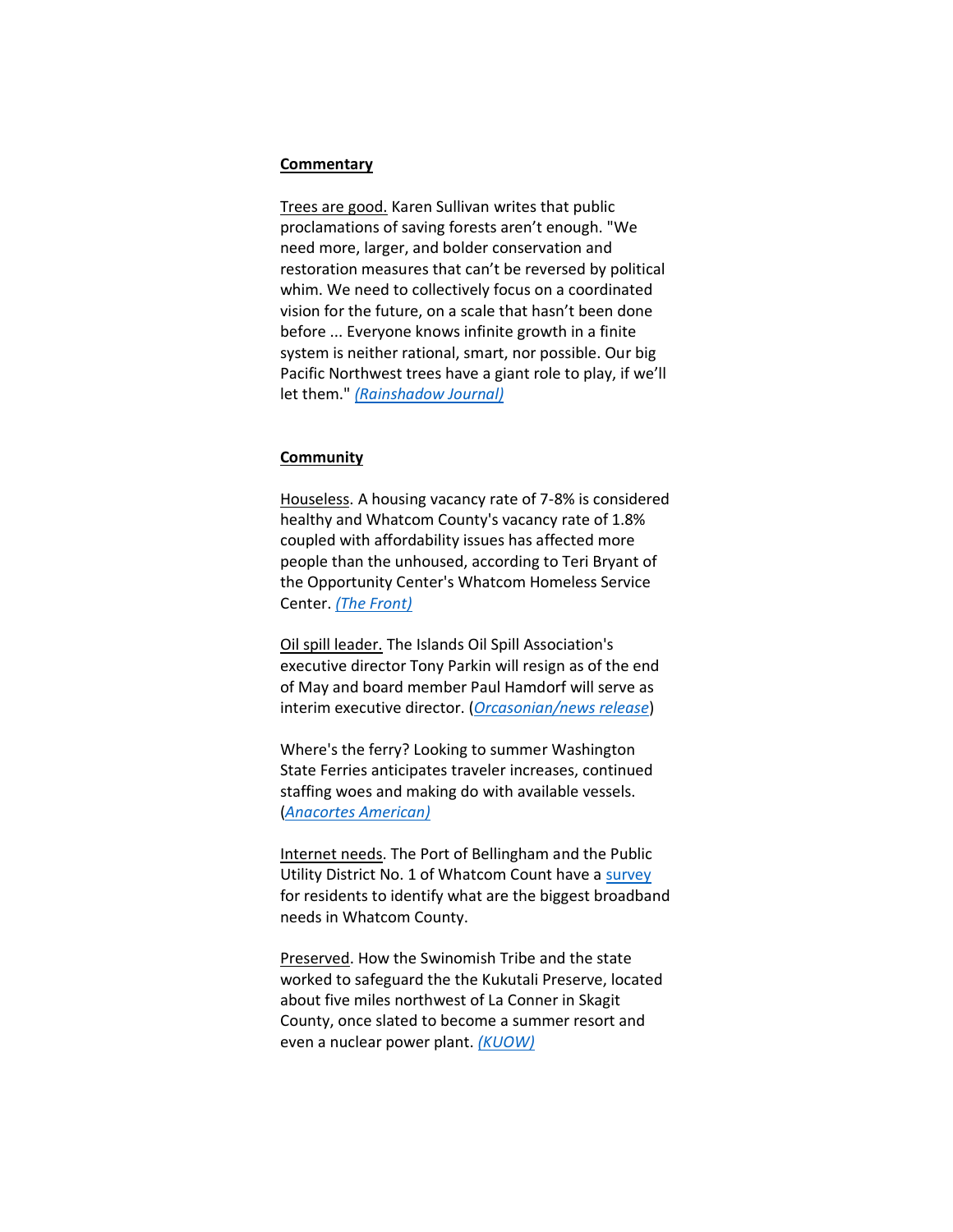Heat and flood. How Whatcom County tribes, governments and people met the challenges of heat wave and flooding. (*[State of the Planet\)](https://news.climate.columbia.edu/2022/05/19/when-national-policy-stalled-this-community-took-climate-action-into-its-own-hands/)*

#### **Arts and Leisure**

[Salish Sea Early Music Festival](http://salishseafestival.org/) presents "Johann Sebastian Bach Brandenburg 5 & Triple Concerto" performed by Oddie & Cohan & Krause & Phelps & Kuroda & Strand-Polyak & Bonham:

- May 23, 7 p.m.; St. Paul's Episcopal Church, Bellingham
- May 27, 7 p.m.; Croatian Cultural Center, Anacortes
- May 28, 12 noon; Grace Church, Lopez Island
- May 28, 6 p.m.; Orcas Adventist Fellowship Church/Orcas Christian School Gym

• May 31, 7 p.m.; Brickworks, Friday Harbor Masks and vaccination required • \$20 or \$25 suggested donation • youth 18 and under always free [See "[Old is](https://salish-current.org/2022/05/13/old-is-new-again-with-early-music-festival/)  [new again with early music festival](https://salish-current.org/2022/05/13/old-is-new-again-with-early-music-festival/)" *Salish Current*, May 12, 2022]

The Children of the Setting Sun's Salmon People Project, a film and research project years in the making, opened last week in the Northwest Coast Hall of the American Museum of Natural History in New York where it is featured alongside films and artwork from Coast Salish and other Pacific Northwest creators and storytellers. (*[CDN](https://www.cascadiadaily.com/news/2022/may/13/children-of-the-setting-sun-films-featured-in-museum-exhibit/)*)

#### **Jump in!**

BlackberryBusters: The Sequel! Community Work Party May 21, 9 a.m. to 1 p.m., Josh Vander Yacht Memorial Park (behind the Van Zandt Community Hall). Ten volunteers braved the weather on April 30 and gave the blackberries something to think about. Can we get more people to finish the job?

[Birds of the Amazon: Ecological Research &](https://www.northcascadesaudubon.org/events/2022/5/24/birds-of-the-amazon-ecological-research-amp-conservation-in-the-se-peruvian-amazonnbspnbsp-presented-by-dr-ursula-valdez)  [Conservation in the SE Peruvian Amazon](https://www.northcascadesaudubon.org/events/2022/5/24/birds-of-the-amazon-ecological-research-amp-conservation-in-the-se-peruvian-amazonnbspnbsp-presented-by-dr-ursula-valdez)  North Cascades Audubon Society presents a talk by Ursula Valdez on May 24, 7 p.m., at the Whatcom Museum and virtually [via YouTube.](https://www.youtube.com/watch?v=MBZR5odTuaE)